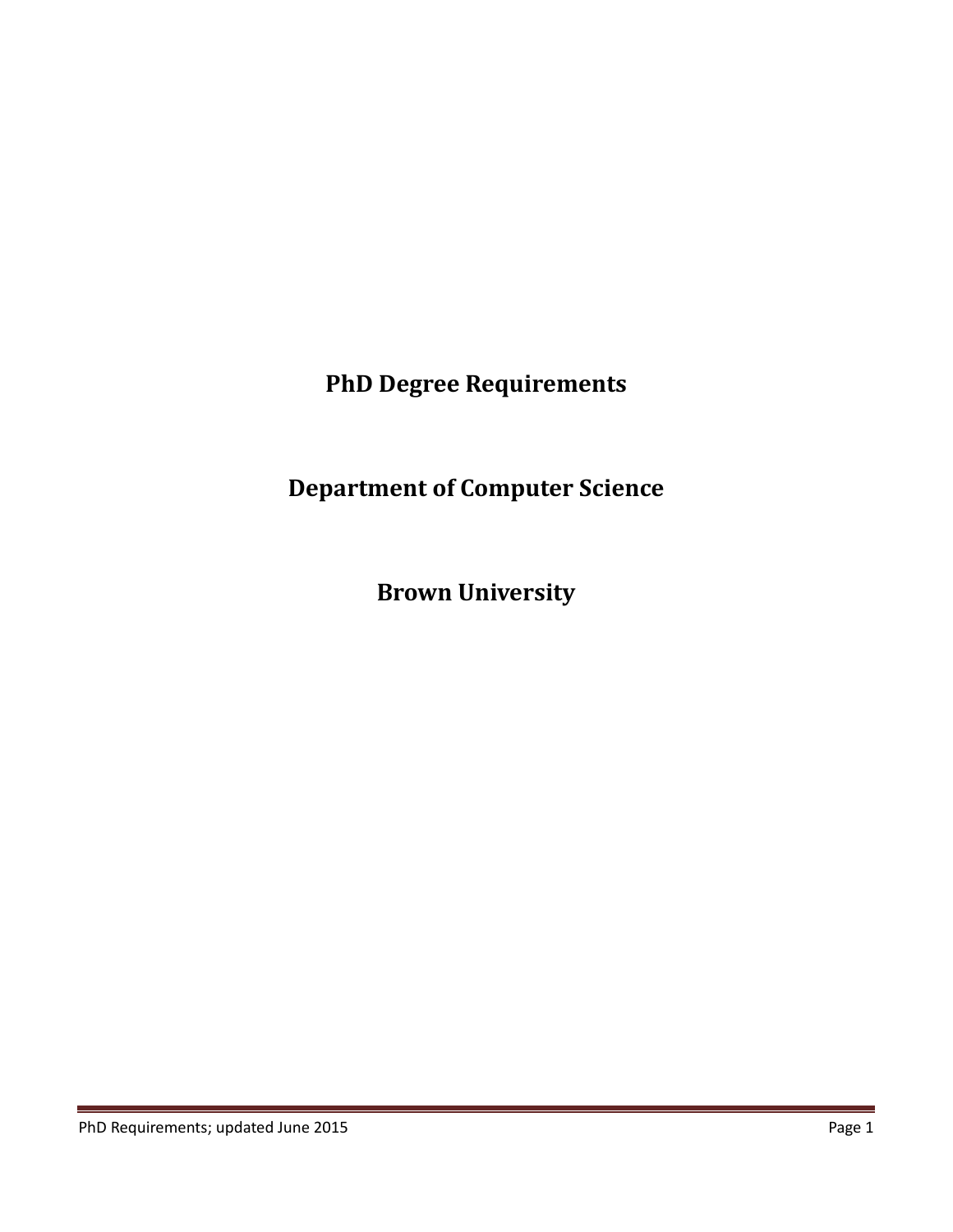# **Missive**

The PhD program has various requirements that establish a baseline for every graduating student. Even an algorithms student must learn to write programs others can read and maintain; even a graphics student must learn to prove algorithms correct. But each should become expert in his or her own field, and any necessary related fields, and developing this expertise will not come from merely satisfying the baseline requirements. Here are some suggestions for planning your graduate education.

One of the best ways to ensure success is to constantly assess your strengths and weaknesses, and attack the weaknesses. While the requirements do this at a minimal level, you should think about your **goals** rather than the requirements. Your weaknesses may be more evident if you're a beginning student whose background is not in computer science: e.g., you may need to become better at programming or at some branches of mathematics. But you should continue this assessment throughout your career.

Even after identifying a weakness, students sometimes mistakenly assume that they should do *no more* than the requirements. Don't make this mistake: If you spot a weakness, address it! If this means taking strictly more than the minimum number of courses, do so. For instance, if you know your programming is weak, take CSCI 0320 even though it doesn't count towards requirements.

Courses in the department are not the only way to prepare for your career. You can also take courses in other departments or at other universities (did you know that Brown participates in an Exchange Scholar Program that lets you enroll in about ten peer institutions, and that you can take individual courses at Harvard?). In addition, contemporary computer science offers many more ways to gain expertise. You might take an on-line course, watch a series of videos, complete a relevant internship, work through an on-line text, or attend a summer-school—or even just organize an old-fashioned study group within the department. Collaborating on a project with a student from another area can also be a wonderful way to expand your horizons. Your annual reporting form gives you room to tell the faculty about such activities, and to check up on yourself. If you find yourself reporting no such activities, you should check whether there are opportunities you're passing up. Talk with your advisor and with others in the department.

Finally, while your advisor has your best interests in mind, remember that there are things you know about yourself that they don't know about you. If you are uncomfortable discussing these with them (especially as a new student), find other mentors within the department. Peer mentors can be especially effective. However, keep in mind that ultimately your advisor is responsible for your progress and funding, so do not make decisions that might affect them (e.g., accepting a summer internship, being away for two months, taking a course, etc.) without consulting them. They might be relying on you for a deadline. They might also have better suggestions! Be in regular contact, and be proactive.

Welcome to Brown. We're happy to have you here, and we look forward to your growth and success!

The Faculty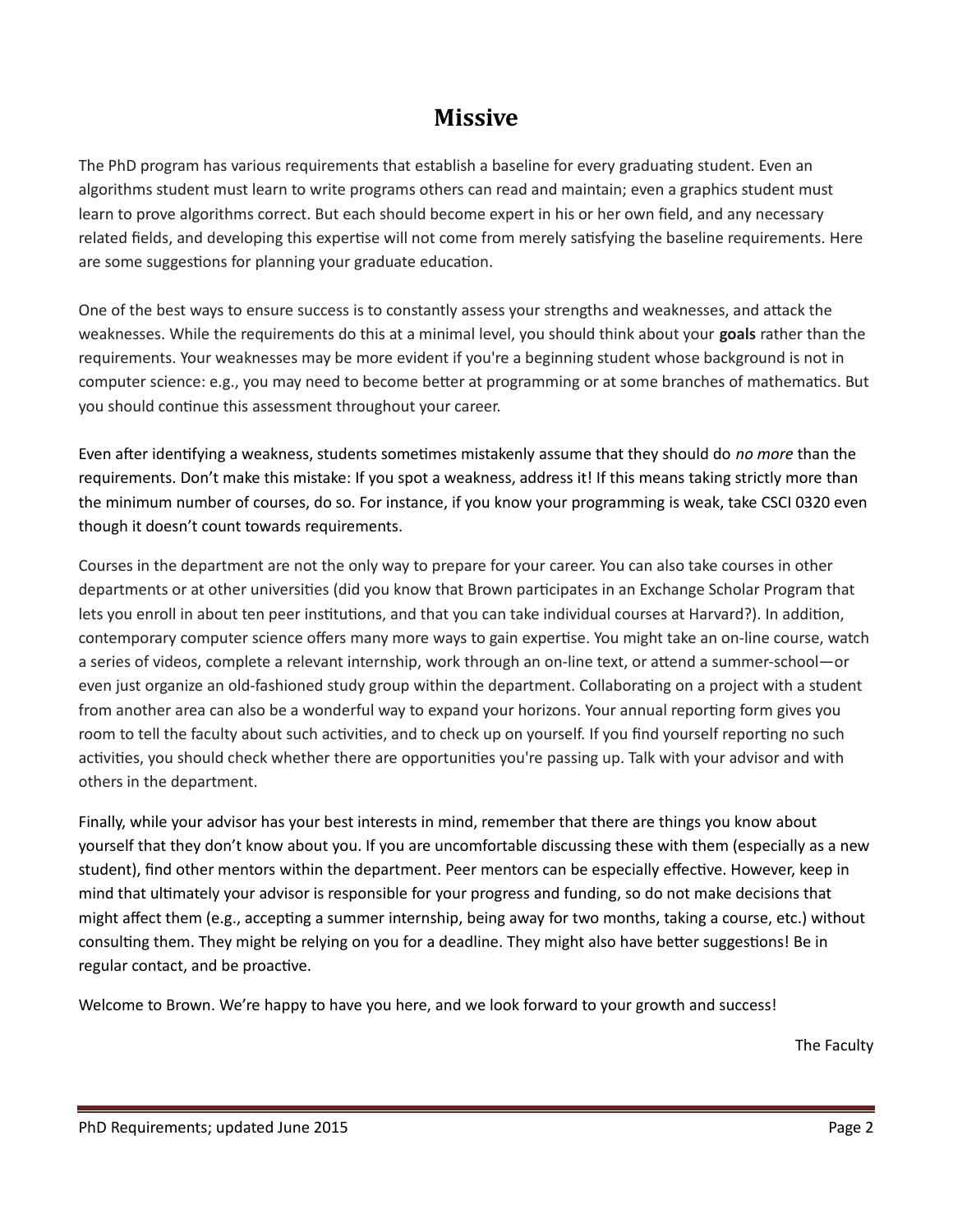# **Requirements**

This document describes the requirements for the PhD degree in computer science at Brown University. Should these requirements change, a student may apply any requirements document since the time of their entry.

**Summary of Requirements:** To graduate with a PhD a student must attain candidacy, pass the depth exam, and complete a dissertation that embodies the results of original research and gives evidence of high scholarship.

All proposal and defense presentations must include the student's committee and are open to any other faculty who wish to attend. The talk is followed by a question-and-answer session (q&a) for all present, then a q&a for only committee and faculty members, and then a discussion between committee and faculty members without the student present. The adequacy of the work will be judged by the committee and the faculty in attendance.

**Standing and Penalties:** The graduate school defines several levels of standing, with corresponding semantics [\(Graduate School handbook\)](http://www.brown.edu/academics/gradschool/sites/brown.edu.academics.gradschool/files/uploads/GS%20Handbook%20edition%2013%20v6_0.pdf). Any failure to meet a requirement, to maintain a high quality of work, or to make reasonable progress towards completing the degree, can result in a decrease in standing or even in termination.

**Advising:** The student is responsible for finding an advisor for the research and dissertation requirements. In many cases, the same faculty member will serve as the advisor for both requirements. However, at their discretion, the student, the faculty member, or both may elect to not continue working together once the research requirement is complete. In such cases, the student is responsible for finding another advisor.

**Transfer Credits from Other Institutions:** With the approval of the advisor and the graduate school, a student may transfer up to eight graduate courses, typically those taken as part of a master's program. To be eligible for transfer credit, the course must be judged to be of difficulty comparable to corresponding courses in the department. See http://cs.brown.edu/degrees/doctoral/regs/transfer\_credit\_form.pdf and [http://www.brown.edu/about/administration/registrar/gateway/for-students.](http://www.brown.edu/about/administration/registrar/gateway/for-students)

**Scheduling:** Regulations on scheduling are on-line:

research comps: [http://www.cs.brown.edu/grad/phd/reqs/Advancement\\_to\\_Candidacy\\_Contract.pdf](http://www.cs.brown.edu/grad/phd/reqs/Advancement_to_Candidacy_Contract.pdf) thesis proposal: [http://cs.brown.edu/degrees/doctoral/proposal/Thesis\\_Proposal\\_Checklist.pdf](http://cs.brown.edu/degrees/doctoral/proposal/Thesis_Proposal_Checklist.pdf) thesis defense: [http://cs.brown.edu/degrees/doctoral/proposal/Thesis\\_Defense\\_Checklist.pdf](http://cs.brown.edu/degrees/doctoral/proposal/Thesis_Defense_Checklist.pdf)

## **1. Advancement to Candidacy**

To become a candidate for the PhD, a student must complete course requirements, a programming requirement, and a research project. These requirements must be completed by the end of the student's second year.

**Course Requirements:** The student must earn six credits, excluding Reading-and-Research, by the end of their second year. Of these:

- At least five must be in computer science at the 1000-level or higher. Two must be listed at the 2000-level.
- One course outside computer science can count towards candidacy; the course must be approved by both the advisor and the DGS.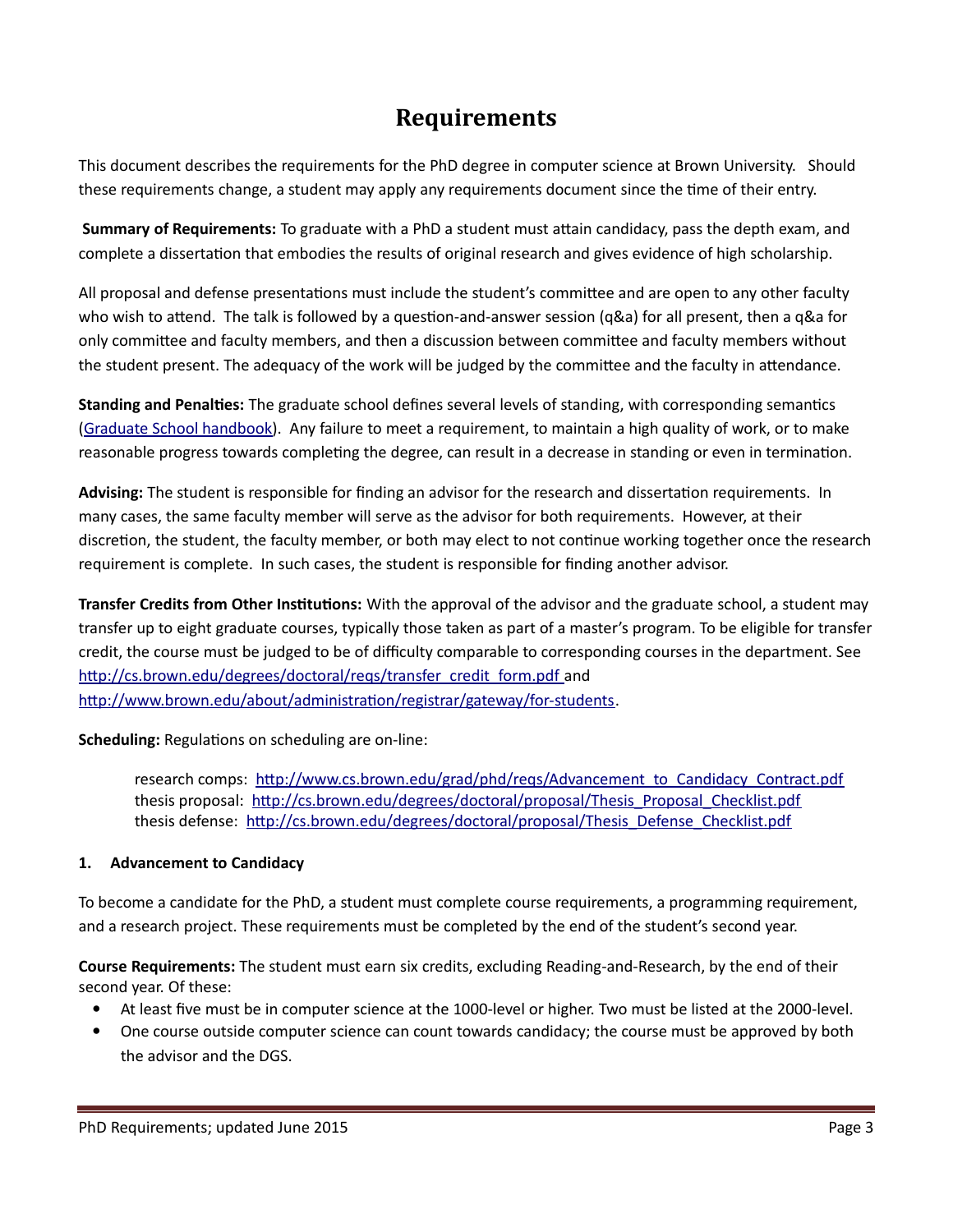- At least three courses must be completed by June 1 of the first year. Neither Reading-and-Research courses nor credits transferred from other institutions count towards this requirement.
- Courses must cover at least three of the four PhD course areas. For more information about areas, see: [http://www.cs.brown.edu/grad/phd/reqs/course-areas-phd.html.](http://www.cs.brown.edu/grad/phd/reqs/course-areas-phd.html)
- All courses must be completed with a grade of B or better, with at least as many A's as B's.

## **Programming Requirement:**

The student must pass a programming exam by the end of the second year. The exam is defined by a subset of assignments in the course CSCI 0190, which is offered every fall. The student must complete this work individually and at high quality. Students are welcome, but not required, to attend CSCI 0190 to prepare for the exam.

## **Teaching Requirement:**

Our doctoral program trains students to become educators as well as researchers, and the successful dissemination of research also depends on teaching ability. Thus, teaching is an integral part of graduate education. All PhD students are therefore required to train as teaching assistants for at least one semester. This requirement can be waived with approval of the DGS.

## **Research "Comps" Requirement:**

The student must successfully complete a research project that demonstrates the ability to conduct independent, quality research. This requirement has several steps:

- By March  $15<sup>th</sup>$  of the first year, the student must select an advisor and two additional committee members. The advisor must approve the choice of the two committee members.
- $\bullet$  By April 21<sup>st</sup> of the first year, the student must propose. The proposal consists of a 1-3 page document and a 10-minute presentation to the committee and any interested faculty. The student's proposal document must be submitted to the department one week before the date of the proposal. The committee may pass or fail the student, or defer decision. A deferral must be accompanied by clear criteria for improvement, and a revised deadline. A student who fails or has the decision deferred must pass the second time.
- In fall of the second year, the student must present their progress in acceptable form to the committee.
- By March  $15<sup>th</sup>$  of the second year, the student must defend their project. The project consists of a written report that is roughly equivalent to a conference submission, as judged by the committee and other interested faculty. The defense is a 20-minute presentation. At least one week prior to the presentation, the student must submit the written report—after the advisor has approved it—to the department. The committee may pass or fail the student. If the student does not pass, they may be invited to defend again no later than May  $15<sup>th</sup>$ . The student must pass the second time.
- By the end of the second year, the student must complete the University's program on ethics and responsible research conduct (called BEARCORE or CITI certification).

Students entering with Master's-level research experience are encouraged to accelerate the research comps schedule, and may (with their committee's permission) use prior research to satisfy the requirement.

**Earning your Master's degree:** Students who have attained candidacy will not be granted their Master's degree automatically; conversely, a student who earns a Master's degree may not have met the requirements for candidacy. Students wishing to earn a Master's degree en route to the Ph.D. should work to meet the requirements outlined here: [http://cs.brown.edu/degrees/masters/reqs/.](http://cs.brown.edu/degrees/masters/reqs/)

## **2. Demonstration of Depth**